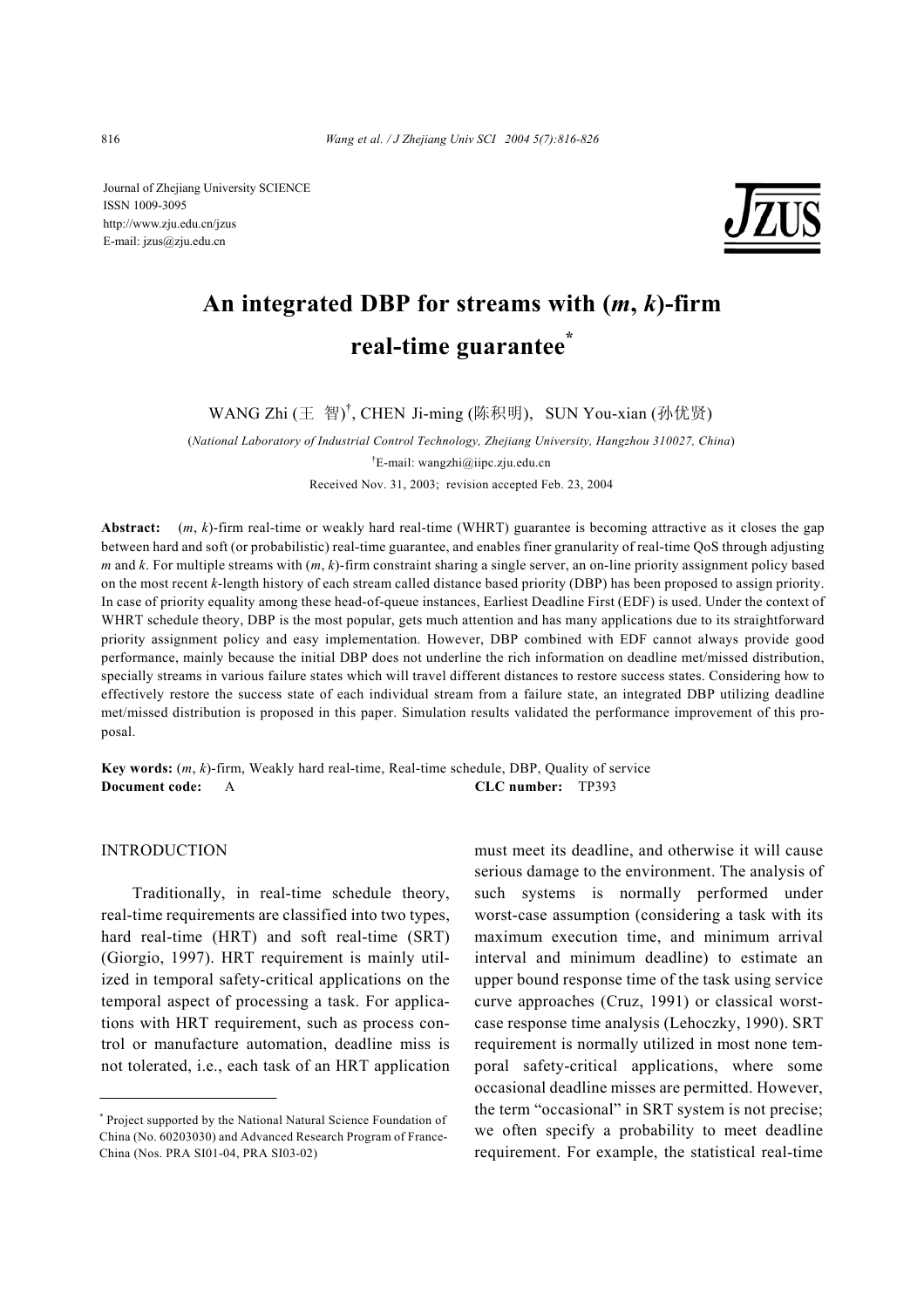channel proposed by Chou and Shin (1997), is essentially a kind of QoS which provides a probability of real-time requirement over a point-to-point channel. In general, the analysis of such systems is made using stochastic approaches and queuing theory (Takagi, 1990; Rom and Sidi, 1990).

These two classes of real-time requirement or real-time QoS are insufficient for appropriately describing most real-time applications. Example of this type of applications is multimedia systems, such as video-on-demand or streamed audio. It is important that information is received and processed at an almost constant rate, such as 30 frames per second for video information. However, some packets comprising of video frame can be lost, resulting in little or no noticeable degradation in the QoS at the receiver. More concretely, consider the MPEG transmission where some frames containing control information (for example synchronization) are inserted into the packet stream in regular way. The video packet can tolerate a certain deadline miss rate *p* if the deadline misses are uniformly distributed, whereas a large number of consecutive deadline misses cannot be acceptable (Atiquzzaman and Hassan, 2001; Zhang *et al.*, 2001). Therefore, we should provide adaptive mechanism for controlling deadline miss distribution, to achieve graceful performance degradation (Kuo and Mok, 1991; Lee *et al.*, 1996; Nakajima, 1998). For SRT requirement, stochastic approaches give only a probability of deadline misses and cannot guarantee that these deadlines are missed in proper manner to achieve good behavior of real-time system. Even the popular statistical real-time channel (Chou and Shin, 1997) cannot deal with the problem. For example both "one deadline missed every 10 instances of the task" and "100 deadlines missed followed by 900 deadlines met" meet the requirement of statistical real-time channel "less than 10% of deadlines missed", but these two cases are obviously not the same. On the other hand, HRT requirement makes stringent assumption, where deadlines of all instances must be met. While there are still some pessimistic factors in HRT requirement, since having possibility to miss some of them adequately does not necessarily lead to system failure. In fact, take computer automatic control system as an example, where sampling (or task generating) period is regarded as deadline, and missing some of them can be tolerated (Ramamritham, 1996). Moreover when we consider a distributed system, take together the worst-case condition (task execution and message transmission) and hard deadline may be unfeasible for a large set of supporting systems (in terms of available computer power and network bandwidth).

In order to go around the problem discussed above, it is necessary to investigate SRT and HRT guarantees in depth. It is interesting to find that these two guarantees just consider the criteria of real-time QoS from two extreme aspects, i.e., one underlines each individual and the other underlines the total from infinite individuals. Obviously, there is a gap between these two guarantees, and an alternative between single to infinite individual needs. To capture the situation that deadline misses with a permitted distribution over a finite range can be tolerated, a second parameter describing the length of finite individuals or time should be specified. Nagarajan *et al*.(1994) proposed two criteria called Interval QoS and Block QoS. Unlike statistical QoS criteria over infinite interval of time, these two types of QoS are measured over finite interval of time. Subsequently, two similar QoS criteria, (*m*, *k*)-firm constraint and windowed lost rate, were independently proposed in (Hamdaoui and Ramanathan, 1995; 1997; West *et al.*, 1999; West and Poellabauer, 2000). Furthermore, these QoS criteria were recently generalized under the name of WHRT schedule theory (Bernat and Burns, 2001) to deal with real-time system that can tolerate some degree of deadline misses provided that this number of missed deadlines is bounded and precisely distributed. (*m*, *k*)-firm constraint or WHRTC requires the guaranteeing of deadline of at least *m* out of *k* consecutive instances, otherwise the system is said to be in a failure state.

New strategies to schedule systems with (*m*, *k*)-firm constraint or WHRTC have been proposed (Koren and Shasha, 1995; Ramanathan, 1999; Quan and Hu, 2000; Bernat and Burns, 2001; Bernat and Cayssials, 2001; West and Poellabauer, 2000;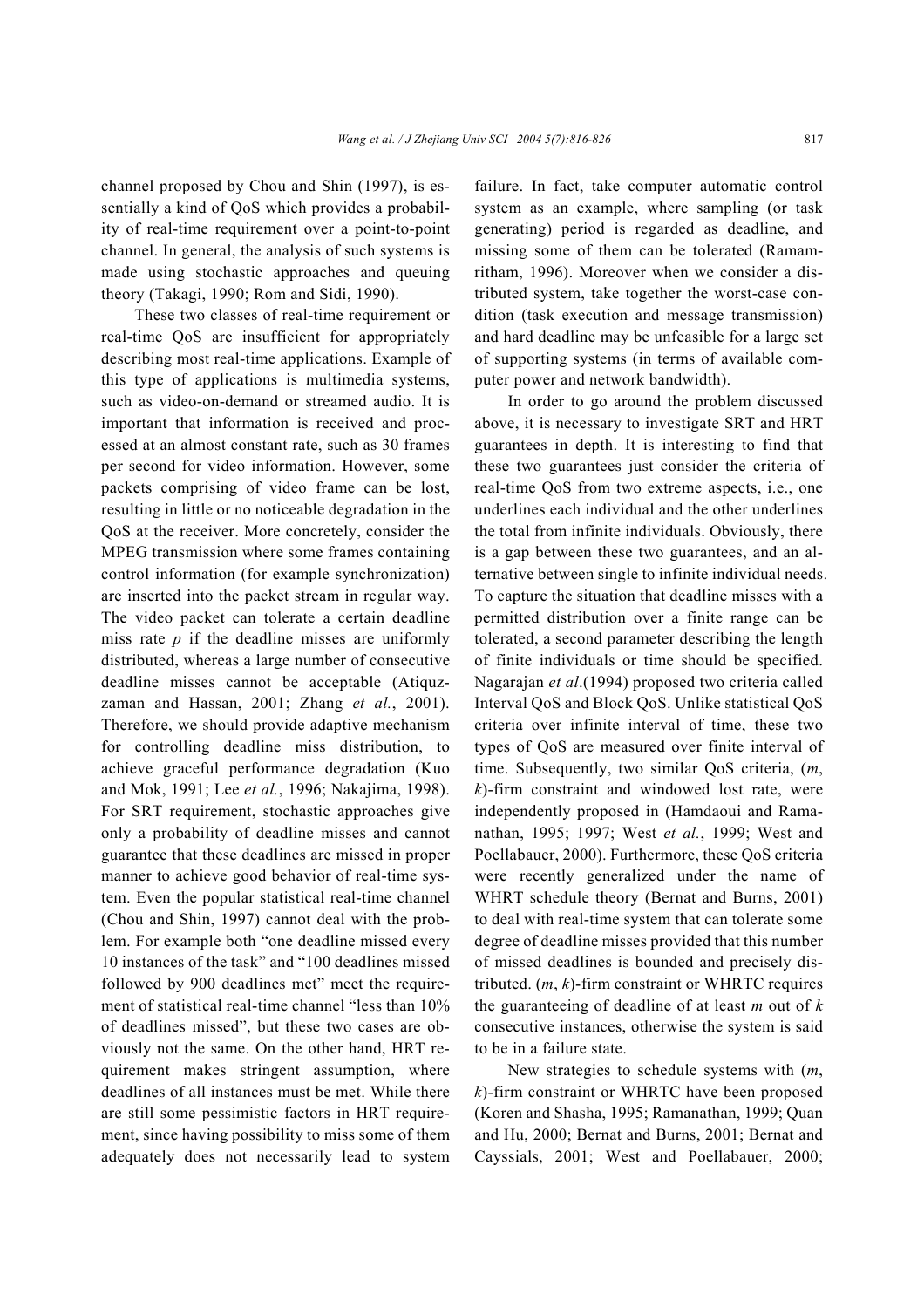Striegel and Manimaran, 2003), and the criterion of comparison between these scheduling approaches is mainly the failure probability (Wang *et al.*, 2002). Among strategies, the main and simplest (*m*, *k*)-based scheduling policy is DBP proposed by Hamdaoui and Ramanathan (1995) which is used to schedule multiple input queues single server (MIQSS) model, each having its (*m*, *k*)-firm constraint. The basic idea of DBP is to assign higher priorities to instances from streams that are closer to failure state so as to improve their chance of meeting their deadline. In case of priority equality among these head-of-queue instances, EDF is used. It had been shown (Hamadaoui and Ramanathan, 1995) that when identical streams, i.e. with the same service time distribution, the same inter-arrival distribution and the same deadline, have different (*m*, *k*)-firm constraints, DBP is especially beneficial for decreasing the failure probability. Furthermore, there are many improvements on DBP since it was proposed, such as DBP-M and EDBP in (Lindsay and Ramanathan, 1997) and (Striegel and Mainmaran, 2000; 2002) respectively.

However, DBP combined with EDF cannot always provide good performance. One reason is that DBP only utilizes the distance to failure state of each individual stream. Just as shown in our previous research, DBP initially designed for identical streams is essentially a self-reference or local strategy since the relationship with other streams is neglected completely, and a remedy approach such as matrix-DBP (Poggi *et al.*, 2003; Song, 2003) for heterogeneous streams should be provided. The other limit is that DBP does not underline the rich information of deadline met/missed distribution, specially streams in failure states which will travel different distances to restore their success states. Considering how to effectively restore success state from failure state of each individual stream, an integrated DBP utilizing deadline met/missed distribution is proposed in this paper.

In what follows, we point out in Section 2 why WHRT schedule theory is interesting. This will give us an opportunity to state in Section 3 what is the essential advantage DBP and its two drawbacks under the framework of WHRT schedule theory.

Then, an improved DBP integrating rich information of deadline met/missed distribution is proposed in Section 4. In Section 5, simulation results showed the performance improvement of this new proposal in terms of failure probability in overload scenarios. Finally in Section 6 we give conclusions and point out future work.

BASIC CONCEPT OF WHRT SCHEDULE **THEORY** 

#### **Application context: MIQSS**

As briefly mentioned in the introduction section, we are interested in studying how to effectively serve multiple streams sharing a single server, referred to as MIQSS model. MIQSS can be used to study a large category of computer and telecommunication systems such as execution of multiple tasks in a CPU, transmission of tasks issued from multiple task sources sharing the same transmission medium or network interconnection equipment (switch and router).



**Fig.1 MIQSS model** 

The proposed model is made up of *N* sources generating *N* streams of tasks  $\tau_i$  ( $i = 1, 2, ..., N$ ) to be served by a single server.

Each stream is formed by a source and a waiting queue (FIFO buffer), where an instance (a task consists of periodic or aperiodic instances) issued from the source waits until chosen by the server. The server chooses instances at the head of queues according to its scheduling policy.

## **Weakly hard real-time schedule theory**

A good alternative between HRT and SRT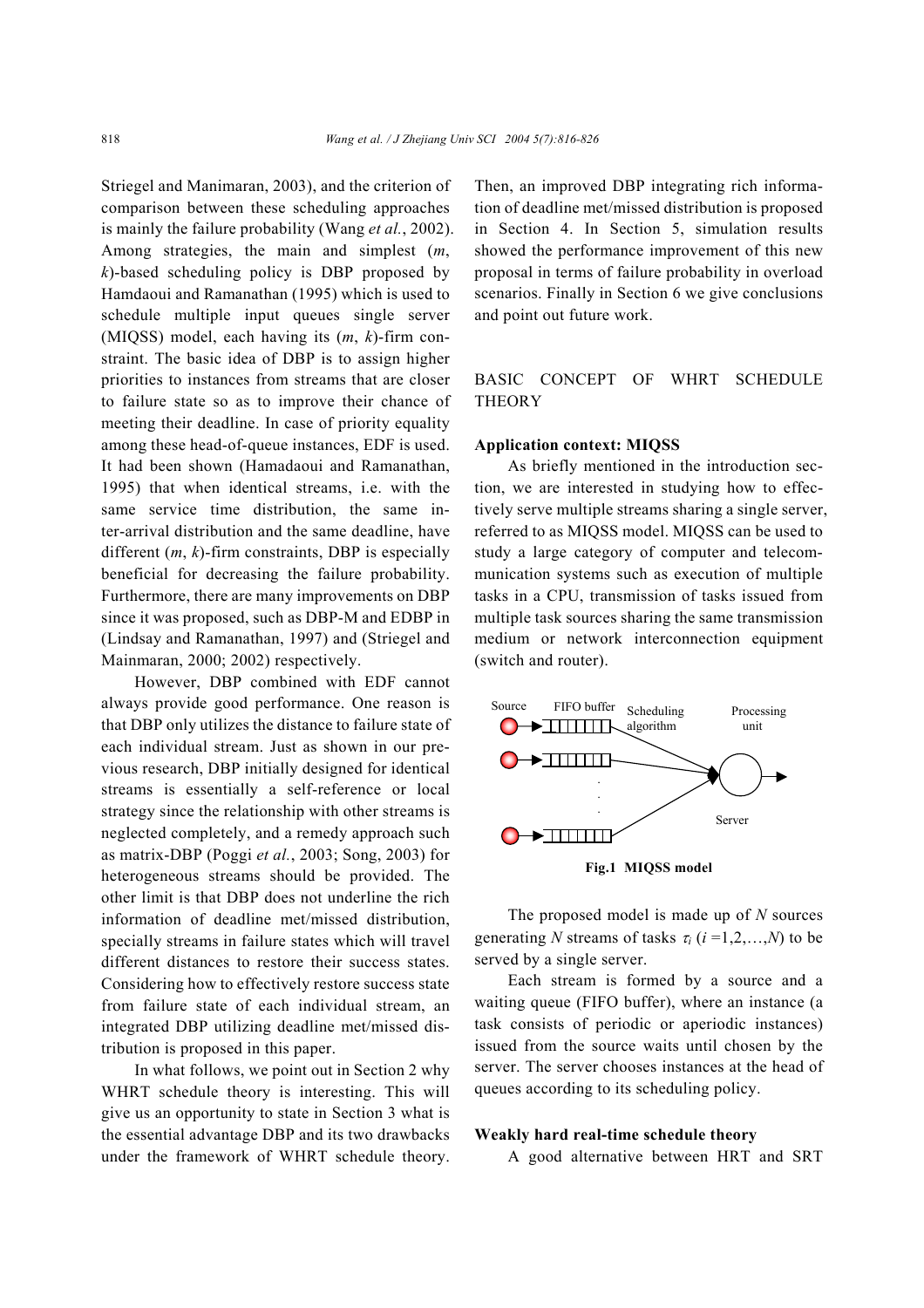requirement is necessary in order to provide enough fine granularity for real-time requirement or real-time QoS, which is lacking at present just as briefly mentioned in the introduction section. To deal with the practical issues, a new criteria for real-time QoS and a correspondingly new schedule theory referred to as WHRT schedule theory are proposed.

**Definition 1** WHRT schedule theory and WHR-TC: A WHRT schedule theory is a conceptual framework, which investigates the characteristics of real-time systems that can tolerate certain deadline missed under a precise distribution over a finite time window. Correspondingly, the temporal constraint under the context of WHRT schedule theory refers to WHRTC.

Hence, a real-time QoS criteria, i.e., tolerance to deadline missed is established within a finite time window. Actually, the finite time window can be taken with any feasible styles, and the consecutive instances of the task in (*m*, *k*)-firm is only a kind of finite time window. In fact (*m*, *k*)-firm constraint just means that at least *m* instances out of any windows of *k* consecutive instances of the task  $\tau$  must meet the deadline. In the following parts of this paper,  $(m, k)$ -firm constraint is substituted by (*m*, *k*) WHRTC.

**Definition 2** Failure state and success state: a task τ with (*m*, *k*) WHRTC is in a success state if *m* out of its last *k* consecutive instances meet the deadline, otherwise  $\tau$  is in a failure state.

From the above description, we can see a task may experience different states. Take a task with (2, 3) WHRTC as example, the task will experience eight different states as indicated in Fig.2.



**Fig.2 State transition diagram of task with (2,3) WHRTC**

Fig.2 also suggests that the closer a state is to its failure state, the more easily the state suffers failure. Just consider "mmm" and "mom", the former can suffer at most two deadline misses, while the latter can suffer only one deadline miss. Therefore, for a task  $\tau$ , each of its states corresponds to different distances to failure state, referred to as violating distance.

**Definition 3** Violating distance: For a task  $\tau$  with (*m*, *k*) WHRTC, the allowed number of consecutive deadline misses is referred to as violating distance, i.e. the distance to a failure state from current success state.

For a MIQSS model with (*m*, *k*) WHRTC, it is straightway to assign priority to each task  $\tau$  based on its violating distance (This is just what DBP does, which will be discussed in depth in Section 3). The evaluation of this distance can be done exactly through considering the last *k*-length history of task  $\tau$ , the pattern of deadline met/missed, referred to as  $\mu$ -pattern.

#### <sup>µ</sup>**-pattern and its violating distance**

**Definition 4**  $\mu$ -pattern: For a task  $\tau$  with  $(m, k)$ WHRTC, its  $\mu$ -pattern is a word of  $k$  bits ordered from the most recent to the oldest instance in which each bit keeps memory of whether the deadline is missed (*bit*=0) or met (*bit*=1). Correspondingly,  $\mu_1(\tau)$  and  $\mu_2(\tau)$  are respectively the oldest and most recent instance during  $\mu$ -pattern of task  $\tau$ , i.e., the leftmost bit represents the oldest.

Each new instance causes a leftward shift of all the bits, the leftmost exits from the word and is no longer considered, while the rightmost will be a 1 if the task  $\tau$  has met its deadline, i.e. it has been served within deadline or a 0 otherwise. Fig.3 gives an example with (4,5) WHRTC.

Therefore for a task  $\tau$  with  $(m, k)$  WHRTC, the



**Fig.3** Possible evolution of the  $\mu$ -pattern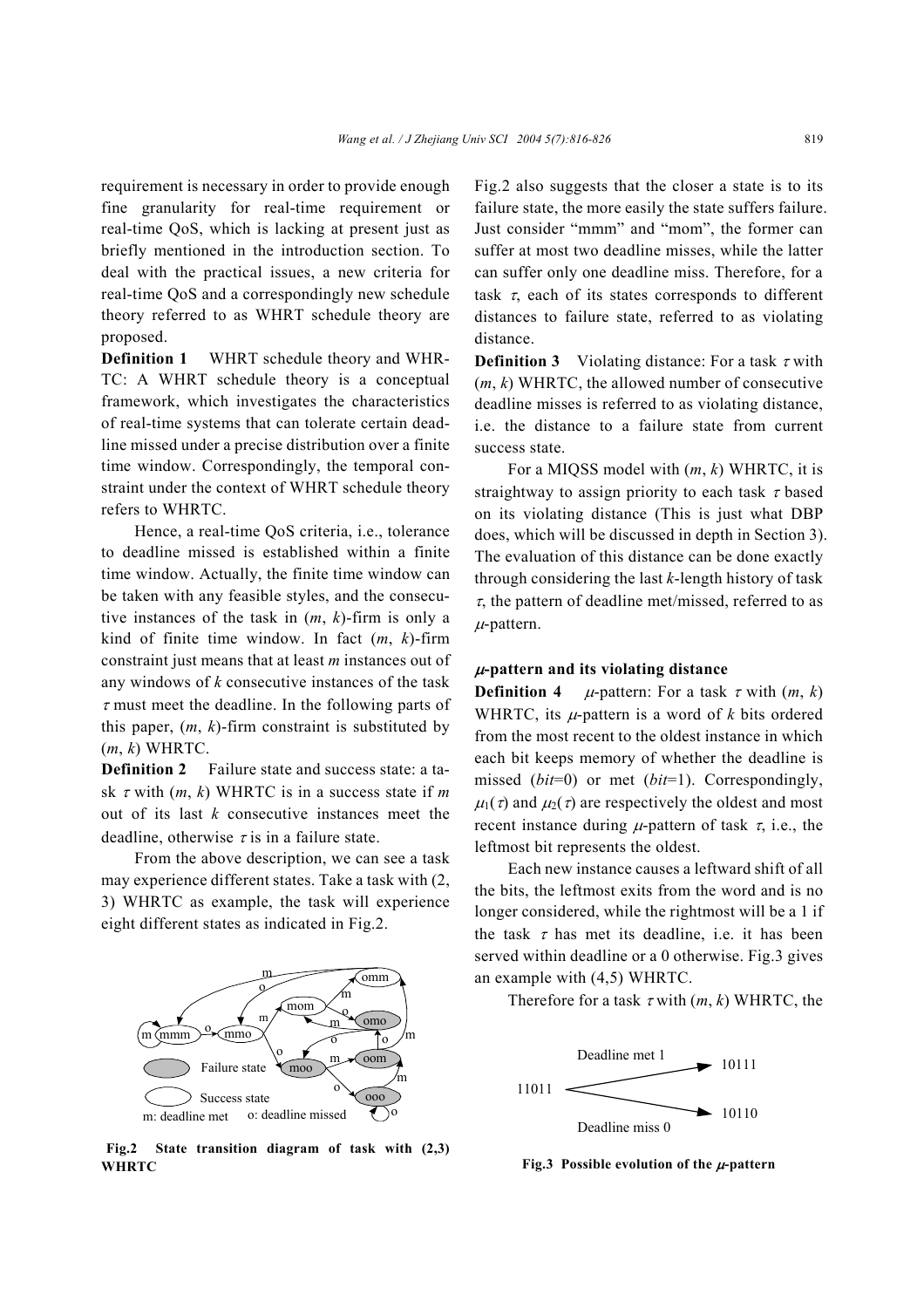priority of its instance at a given instant can be easily assigned with the help of its  $\mu$ -pattern. Evolving the  $\mu$ -pattern can determine the violating distance of the task. That is left shift the  $\mu$ -pattern and adding in the right side 0s until the evolved  $\mu$ -pattern violates  $(m, k)$  WHRTC of the task, and the number of added 0s is the priority. If a task stream is already in failure state (i.e., less than *m* 1s in the  $\mu$ -pattern), the highest priority 0 is assigned. Just take a task  $\tau$  with (4,6) WHRTC as example to show how to determine violating distance.

**Example 1** For a state of (110011),  $\tau$  falls into a failure state if its next deadline is missed, i.e., left shift  $\mu$ -pattern of (110011) and add 0.

$$
\frac{1}{1} \underbrace{\frac{1}{100} \overline{11} \cdot \stackrel{1}{0}}_{\text{Violating}(4,6)}
$$

**Example 2** For a state of (111111),  $\tau$  can remain in a success state even if it consecutively suffers two deadline misses, i.e., left shift  $\mu$ -pattern of (111111) two bits and add 0s, and will fall into a failure state if it further suffers deadline miss.

$$
\overline{1}\overline{1}\overline{1}\underbrace{\overline{1}\overline{1}\overline{1}\overline{1}\overline{1}\overline{1}\overline{000}}_{\text{Violating}(4,6)}
$$

**Example 3** For a state of (101111),  $\tau$  can at most suffer two consecutive deadline misses before falling into failure state.

$$
\frac{\frac{3}{10}\frac{1}{111}\cdot\frac{3}{1000}}{\text{Violating}(4.6)}
$$

In fact, Examples 1, 2 and 3 explain how to determine violating distance of a task. Normally, for a task  $\tau$  with constraint  $\beta = (m, k)$  WHRTC, let  $VD^{\beta}(\tau)$  denote its violating distance, we get

$$
VD^{\beta}(\tau) =
$$
\n
$$
\begin{cases}\nq \sum_{i=q+1}^{k} (1 - \mu_{i}(\tau)) + q = k - m + 1 & \text{if } \sum_{i=1}^{k} \mu_{i}(\tau) \ge m \\
0 & \text{if } \sum_{i=1}^{k} \mu_{i}(\tau) < m\n\end{cases}
$$
\n(1)

Just consider the different  $\mu$ -patterns task  $\tau$  in

Examples 1, 2 and 3, their violating distances are as follows,

$$
VD^{(4,6)} (110011)=1
$$
  

$$
VD^{(4,6)} (101111)=3
$$
  

$$
VD^{(4,6)} (111111)=3
$$

#### **MIQSS model under WHRT schedule theory**

We further investigate the MIQSS model by characterizing its task <sup>τ</sup>*i* as

$$
\tau_i = (D_i, T_i, C_i, \beta_i) \tag{2}
$$

where *Di* denotes deadline, the maximum allowed time from the relaxation of its one instance to completion of the instance;  $T_i$  denotes period, the interval between release times of its two conescutive instances; *Ci* denotes execution time, i.e., the maximum time to complete its one instance without any interruption; β*i* denotes its WHRTC enforced to task  $\tau_i$ . In this paper,  $\beta_i = (m_i, k_i)$  WHRTC.

In such a model, the choice of the scheduling algorithm is of prime importance for providing not only (*m*, *k*) WHRTC guarantee for each individual stream (end user point of view) but also good server utilization (system design point of view). When the system is overloaded, we, according to (*m*, *k*) WHRTC, best select instances, which will be discarded instead of being served.

Note the starting time of a task stream is not considered in our model, as in practice a periodic task stream can start at random time and often with jitter rather than strictly static. This simple model will help us focus on the main problem of MIQSS model with WHRTC.

Moreover, we decide to focus our attention only on the non pre-emptive and on-line schedule schemes as our main application will be the message schedule (so non pre-emptive) for providing real-time QoS guarantee in ATM, IP (Intserv, Diffserv) and in Industrial switch Ethernet (static off-line resources reservation is simply not feasible as such systems should be feasible and extensible for accepting new flow) (Song *et al.*, 2002). Of course, such a scheduling algorithm must also be of low complexity in order to be implemented on-line.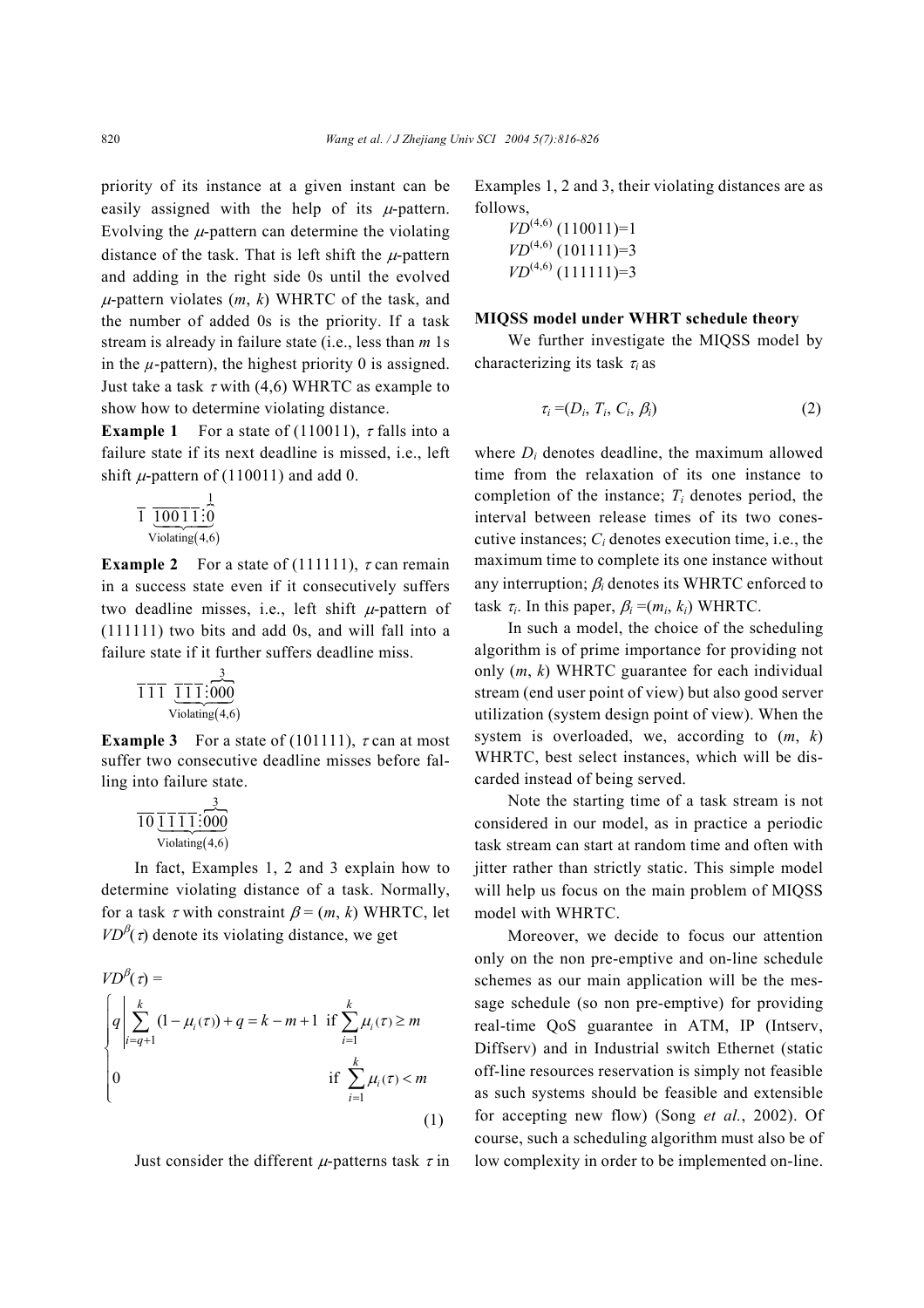# CONCEPT AND DRAWBACK OF DBP IN (HAMDAOUI AND RAMANATHAN, 1995)

DBP was firstly introduced by Hamdaoui and Ramanathan (1995), as a dynamic priority assignment mechanism in MIQSS model with (*m*, *k*) WHRTC. DBP gets lot focuses for its simplicity and easy implantation, and various improvement approaches are proposed, such as DBP-M (Lindsay and Ramanathan, 1997), EDBP (Striegel and Manimaram, 2000) and Matrix-DBP (Poggi *et al.*, 2003). However the rich information of deadline met/miss distribution is still neglected up to now, which leads to DBP and its variations providing low performance under heavy load. This section will deal with results of investigation on the essentials of DBP and the main reason for its drawback with the help of  $\mu$ -patterns. Then a remedy approach called integrated DBP (IDBP) utilizing the information of deadline met/miss distribution is proposed in the next section.

# **Concept of DBP in (Hamdaoui and Ramanathan, 1995)**

Just as shown in the above section that a task with (*m*, *k*) WHRTC will experience various states, and a failure state occurs when the task stream's (*m*, *k*) WHRTC is transgressed, i.e., there is more than *k*-*m* deadline misses within the last *k*-length window. Fig.1 also suggests that the closer a task is to its failure state, the easier is the task to suffer failure state. All these activate the idea of DBP schedule; it is quite simple and straightforward. i.e., the closer the stream is to the failure state the higher is its priority. As for a task with (*m*, *k*) WHRTC, DBP proposed in (Hamdaoui and Ramanathan,1995) designs its priority only according to the information of its last k-length consecutive instances, i.e. assign priority to an instance of a task though utilizing violating distance of the task.

Furthermore, Fig.1 also suggests that for a task with (*m*, *k*) WHRTC, the trend of its state to failure state is related to the position of *m*th 1 (position when *m*th deadline is met) from the last *k* instances. Examples 1, 2 and 3 further validate the argument. In fact, it will be found that DBP in (Hamdaoui and Ramanathan, 1995) just applies a smart approach to calculate violating distance by calculating the position of *m*th 1.

Formally, according to DBP (Hamdaoui and Ramanathan, 1995) the priority of a stream is evaluated as follows:

$$
DBP^{\beta}(\tau_j) = \begin{cases} k - l(m, s_j) + 1 & |l(m, \tau) \le m \\ 0 & |l(m, \tau) \le m \end{cases} \tag{3}
$$

where  $s_j = (\delta_{i-k_j+1}^j, ..., \delta_i^j, \delta_i^j)$  denotes the state of the previous *k* consecutive instances of  $\tau_i$ ,  $l(n, s)$  denote the position (from the right) of *n*th met (or 1) in the  $\tau_i$ , then the priority of the (*i*+1)th instance of  $\tau_i$  is given by Eq.(3).

Fig.4 gives the implementation of DBP scheduling algorithm.



 $p_i^x$ : priority of *i*th instance of task *x* 

#### **Fig.4 Implementation of DBP**

In fact, the result of  $DBP^{\beta}(\tau)$  and  $VD^{\beta}(\tau)$  are the same, this can be validated by Examples 1, 2 and 3. That means we propose a more general framework for WHRT schedule theory since DBP can be treated as a special case here.

*DBP*(4,6) (110011)=1  $DBP^{(4,6)}$  (101111)=1  $DBP^{(4,6)}$  (111111)=1

**Drawback of DBP in (Hamdaoui and Ramanathan, 1995)** 

It is also important to note that DBP underlines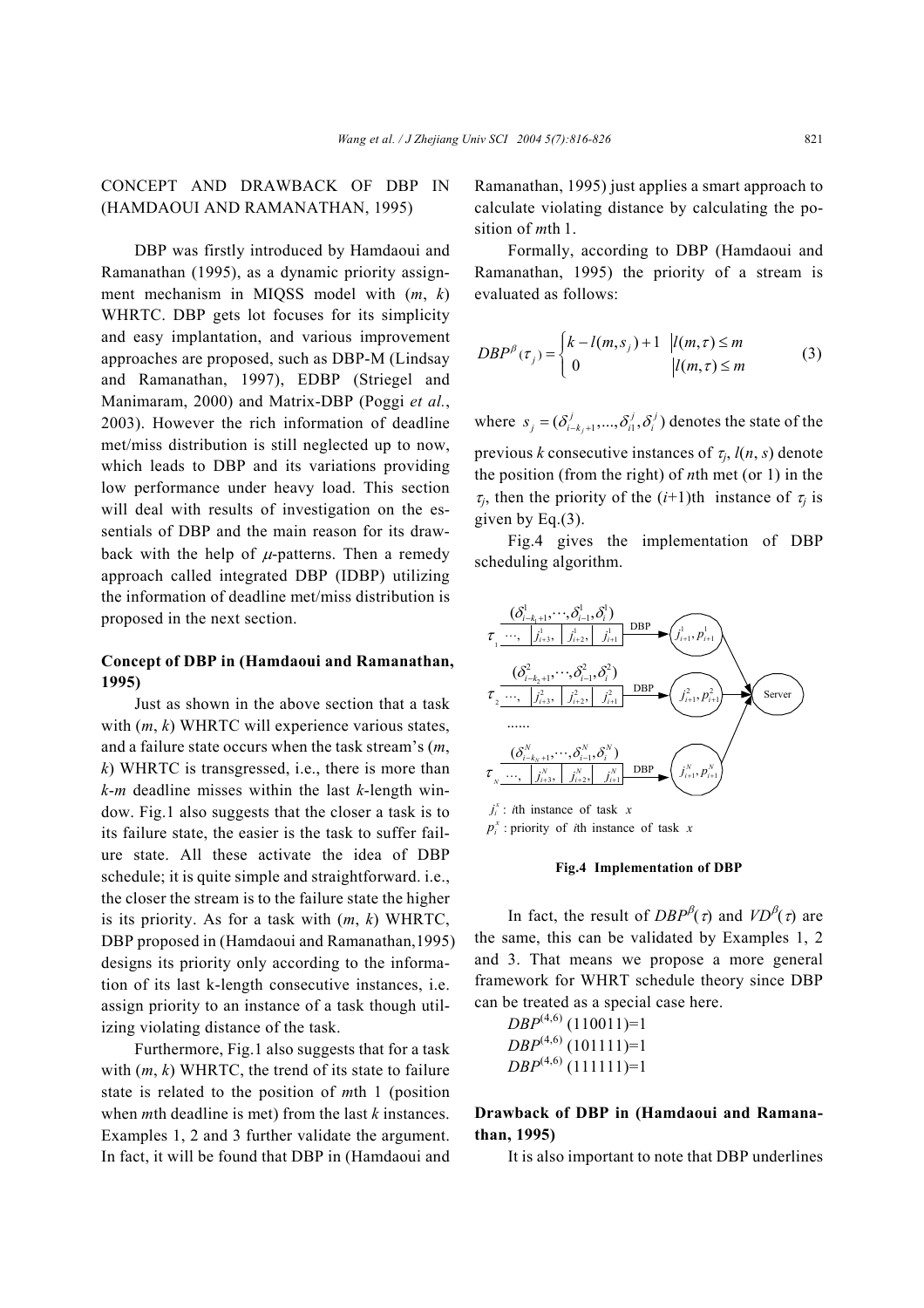choosing priority based on the history of the stream's  $\mu$ -pattern, and in case of priority equality DBP (Hamdaoui and Ramanathan, 1995) utilizes the simplest and common way to overcome these problems; that is, to assign DBP-based priority to the instances and use another scheduling algorithm among the already known ones. In their paper, Hamdaoui and Ramanathan (1995) combined DBP with EDF. However, the DBP suffers two drawbacks: one is that it does not take into account any specific information on the actual attributes of the stream like its length *Cj*, its minimum inter-arrival time  $T_i$ , and its deadline  $D_i$ ; the other is rich information on deadline met/miss distribution is neglected completely.

The first limit leads to self-reference or local strategy. The solution of DBP in (Hamdaoui and Ramanathan, 1995) gives to parameters of other streams (such as deadline) less importance than that given to the  $\mu$ -pattern, since EDF would be used only when  $\mu$ -pattern is not sufficient, i.e. when two streams get the same DBP priority. In general, according to our earlier simulation study, using DBP with a dynamic sub-algorithm to choose in ambiguous cases may be quite disappointing. Sometimes, underestimating information of other streams will lead DBP to a local optimal or self-reference, instead of global optimal, and lead to poor performance. We call this self-reference or local strategy. Fortunately, this problem was solved in recent research (Poggi *et al.*, 2003).

The second problem of DBP is that it only uses the distance of the  $\mu$ -pattern to its failure state whereas the richer information on the whole *µ*-pattern contains are neglected. To understand this point, it is enough to consider two *µ*-patterns under (2,5)-WHRTC: 11100 and 11001. They are both the same distance  $(=2)$ . If they are issued from two streams with the same characteristics  $(T_i, C_i, D_i)$ and the instances arrived at the same time, which one should be chosen?

It appears that 11100 is less robust than 11001. For example, after a successful service of both, the two *µ*-patterns become respectively:

 $11100 \rightarrow 11001$  (DBP=2)  $11001 \rightarrow 10011$  (DBP=4)

But this does not necessarily mean that we should first serve the first *µ*-pattern since both *DBP*<sup>β</sup>( $\tau$ ) and *VD*<sup>β</sup>( $\tau$ ) had set the same priority (=2) for both patterns.

Always with (2,5)-WHRTC, DBP gives the same priority  $(=0)$  to the two following different *µ*-patterns in failure state: 00001 and 10000. But to exit a failure state, 00001 will need just one more 1 whereas 10000 needs two 1s.

It is obvious that DBP in (Hamdaoui and Ramanathan, 1995) lacks remedy approach. Consider  $DBP^{\beta}(\tau)$  and  $VD^{\beta}(\tau)$ , where the violating distance only guarantees a task, which is prone to a failure state be assigned higher priority. However, there are no differences to tasks which are already in failure states. Furthermore, consider the following examples.

**Example 4**  $DBP^{(4,6)}$  (100011)=0 **Example 5**  $DBP^{(4,6)}$  (111000)=0 **Example 6**  $DBP^{(4,6)}$  (000111)=0

For these three failure states, there exist different distances to restore their success states. This argument is validated by evolving these failure states in Examples 4, 5, and 6 as follows:

Example 4: 
$$
\overline{10} \underbrace{\frac{2}{0011} \cdot \frac{2}{11}}_{\text{Mect}(4,6)}
$$
  
\nExample 5:  $\overline{1110} \underbrace{\frac{4}{00} \cdot \overline{1111}}_{\text{Mect}(4,6)}$   
\nExample 6:  $\overline{0} \underbrace{\frac{4}{001111} \cdot \frac{1}{11}}_{\text{Mect}(4,6)}$ 

To distinguish task streams in failure state, we propose to extend the notion of violating distance to failure state by introducing the restoring distance to success state, which will be normally defined in the next section.

#### **Adding remedy approach: an integrated DBP**

In fact, how to use such information of deadline met/missed, which can be exploited in several ways, depends on what we want to optimize and on what complexity we want to introduce. Always keeping violating distance as basic priority as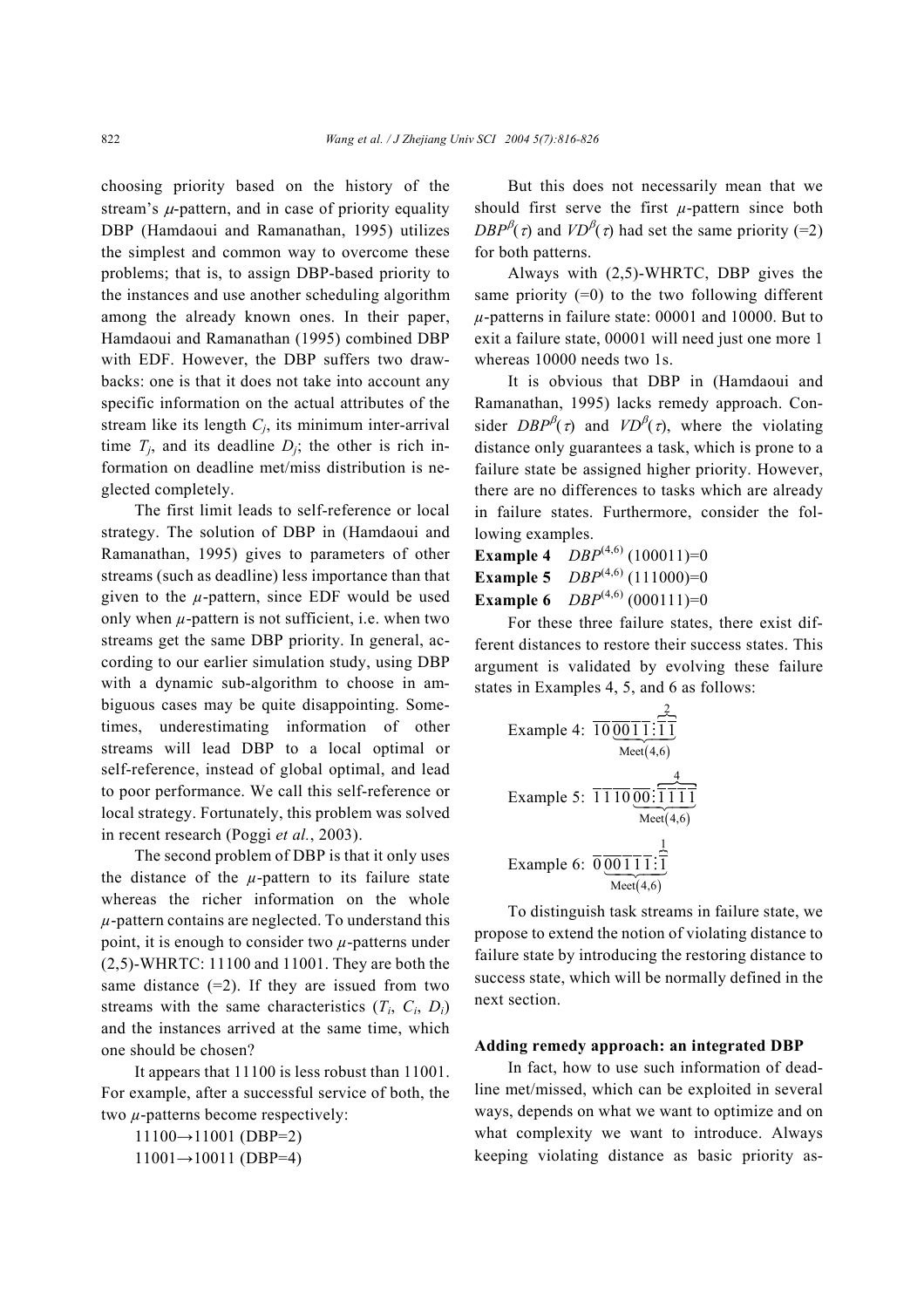signment function, one of the possible ways is to focus interest in failure states.

**Definition 6** Critical success state: For a task τ with (*m*, *k*) WHRTC, critical success state is a success state, which only has *m* 1s in its last *k*-length state.

For example, for a task  $\tau$  with (4,6) WHRTC, the following success state or  $\mu$ -pattern is in critical success state, (111100), (110011) and (001111).

**Definition 7** Restoring distance: For a task  $\tau$  with (*m*, *k*) WHRTC, the minimum number of deadline met is referred to as restoring distance, i.e. the distance to critical success state from a current failure state.

Similarly, restoring distance of a task at a given instant can be achieved as the restoring distance of the task can be evaluated by evolving its  $\mu$ -pattern by left shifting of the  $\mu$ -pattern and adding in the right side 1s until the evolved  $\mu$ -pattern meet (*m*, *k*) WHRTC of the task (the number of added 1s refers to restoring distance). If a stream is already in a success state (i.e., more than *m* 1s in the  $\mu$ -pattern), the restoring distance is 0.

**Example 7** For a state of (101110),  $\tau$  can be restored to critical success state if it consecutively meets 5 deadlines.<br> $rac{5}{101110}$ 

$$
\overline{10111}\overline{0:}\overline{11111}\overline{0:}\overline{11111}.
$$
  
 
$$
\overline{\text{Mect}(5,6)}
$$

**Example 8** For a state of (101101),  $\tau$  can be restored to critical success state if it consecutively meets two deadlines.

$$
\overline{10} \underbrace{\overline{110} \overline{1} \overline{11} \overline{11}}_{\text{Meet}(5,6)}
$$

**Example 9** For a state of (100111),  $\tau$  can be restored to critical success state if it consecutively meets two deadlines.

P ( ) 2 Meet 5,6 10 011 1 11 # .

From the above three examples, it is similarly easy to get the normal method for calculating restoring distance for a task  $\tau$  with constraint  $\beta=(m, k)$ WHRCT.

Let  $RD^{\beta}(\tau)$  denote its restoring distance,

$$
RD^{\beta}(\tau) =
$$
\n
$$
\begin{cases}\nq \left| \sum_{i=k-q+1}^{k} \mu_i(\tau) + q \right| = m \left| \sum_{i=1}^{k} \mu_i(\tau) < m \\
0 & \left| \sum_{i=1}^{k} \mu_i(\tau) \ge m \right.\n\end{cases}\n\tag{4}
$$

For these three states in Examples 7, 8, 9, their restoring distances can be easily obtained as follows,

$$
RD^{(5,6)} (101110)=5
$$
  

$$
RD^{(5,6)} (101101)=2
$$
  

$$
RD^{(5,6)} (100111)=2
$$

Note  $\mu$ -pattern of task  $\tau$  cannot be in a success sate or a failure state simultaneously, so we just use *VR(τ)* to judge the state of  $\mu$ -pattern of this task.

$$
VR(\tau) = \begin{cases} 1 & \left| \sum_{j=1}^{k_i} \mu_j(\tau) \ge m \\ 0 & \text{elsewise} \end{cases}
$$
(5)

After considering the above factors, an integrated DBP (IDBP) for designing priority of task  $\tau$ is proposed as follows,

$$
P(\tau) = V D^{\beta}(\tau) V R(\tau) + R D^{\beta}(\tau) (1 - V R(\tau)) \tag{6}
$$

where  $RD^{\beta}(\tau)$  has the same meaning as  $VD^{\beta}(\tau)$ .

#### SIMULATION RESULTS

To evaluate the performance of the IDBP we proposed and to compare it with classic DBP, the following scenario was simulated.

Two adjunctive scheduling policies: IDBP+ EDF and DBP+EDF were evaluated through simulation examples given in (Hamdaoui and Ramanathan, 1995) and take the probability of dynamic failure (the number of violating (*m*, *k*)-WHRTC divided by total state) as optimized objective func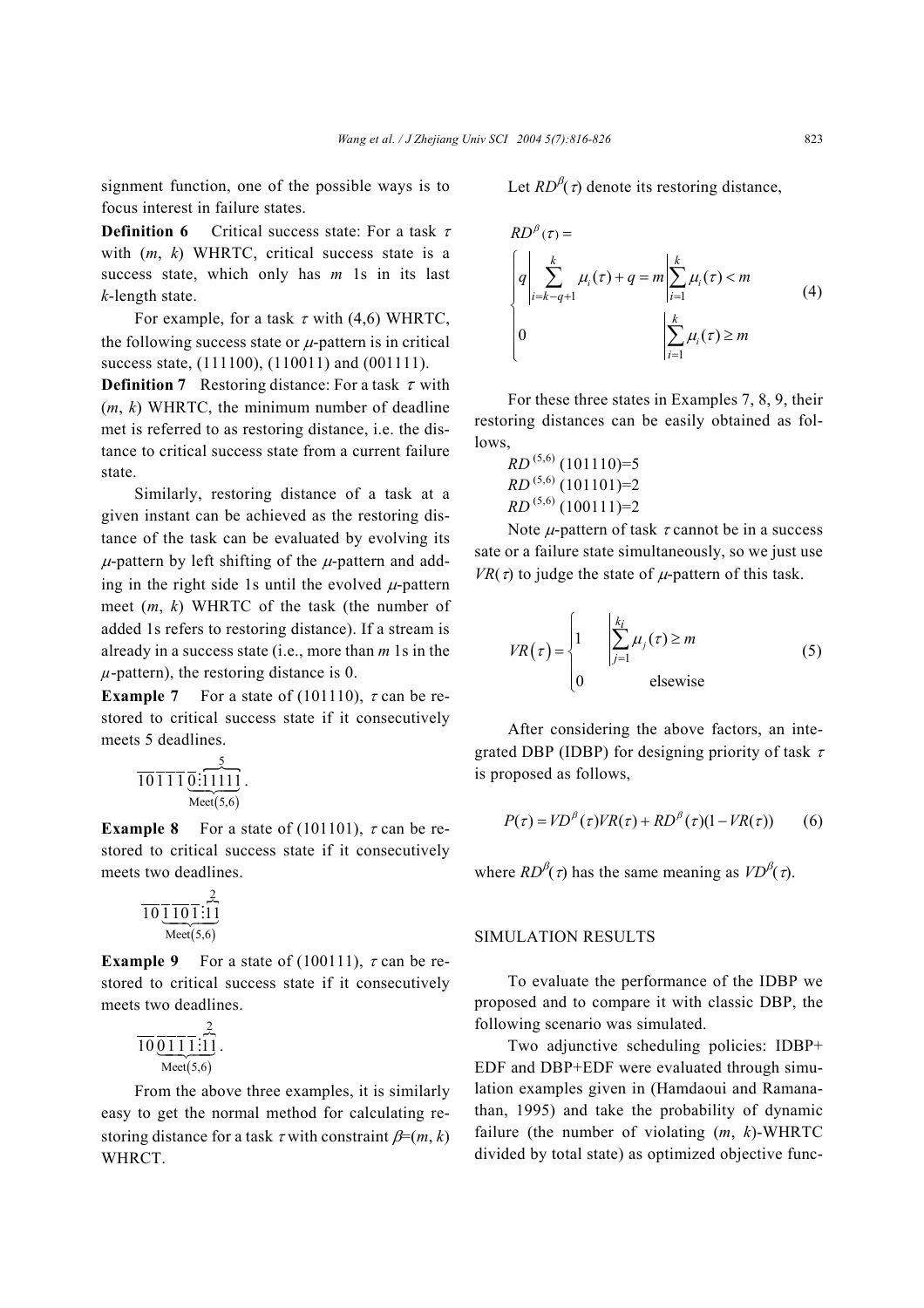tion. In the following results, two generation patterns of instances were considered: Possion stream and bursty stream. In a Possion stream, instances of inter-arrival times are exponentially distributed. A bursty source alternates between ON and OFF states. When in the ON state, instances are generated periodically. No instances are generated when the source is in OFF state. The durations of the ON and the OFF states are exponentially distributed, with averages  $ON<sub>ave</sub>$  and  $OFF<sub>ave</sub>$  respectively. Such a stream is often used to model a stream of voice samples in a conversation. We firstly consider the case where all streams in the system have the same timing requirements. We also assume that only the instances that meet their deadline are serviced, which means that drop policy is enabled. The simulation adopted software OPNET8.0. Time of all simulation was 20000 s in the following three examples, and the average value was taken as the final result.

The server load and load (*m*, *k*) are defined as follows:

$$
Load = \sum_{j=1}^{n} \frac{C_j}{E(T_j)}
$$
 (7)

$$
Load(m,k) = \sum_{j=1}^{n} \frac{m_j C_j}{k_j E(T_j)}
$$
(8)

where  $C_i$  is service time,  $E(T_i)$  is the mean period of inter-arrival time.

#### **Poisson streams**

The plots in Fig.5 show the probability of dynamic failure in a system with (3,4)-WHRTC. The system consisted of five streams. All instances required a constant service time. Service deadline were set equal to five times the instance service time. The instance inter-arrival time was exponentially distributed and the overall average load varied from 0.8−2.0. Fig.4 of the result shows that the adjunctive scheduling policy IDBP can reduce the probability of dynamic failure, especially when the average load is heavy.

The above system considered that all streams had the same deadline requirement with (3,4)-

WHRTC. Fig.6 compares results for the heterogeneous system of streams with different deadline requirement. The system consisted of five streams: (9,10)-WHRTC, (3,4)-WHRTC, (1,2)-WHRTC, (1,3)-WHRTC, (1,4)-WHRTC, respectively. The instance service time, arrival pattern, and the deadline in this system were like those for the streams in Fig.5. The arrival rates of the stream were adjusted to get average load of 1.0−2.3. This figure shows that even at load 1.5−1.7, there was a little abnormal behavior in that DBP+EDF was better than IDBP+EDF. But there was also a trend that IDBP can reduce the probability of dynamic failure at heavy load.

#### **Burst streams**

Fig.7 shows the plots of probability of dynamic



**Fig.5 Probability of dynamic failure of IDBP and DBP for Poisson streams with (3,4) WHRTC**



**Fig.6 Probability of dynamic failure of IDBP and DBP for heterogeneous system**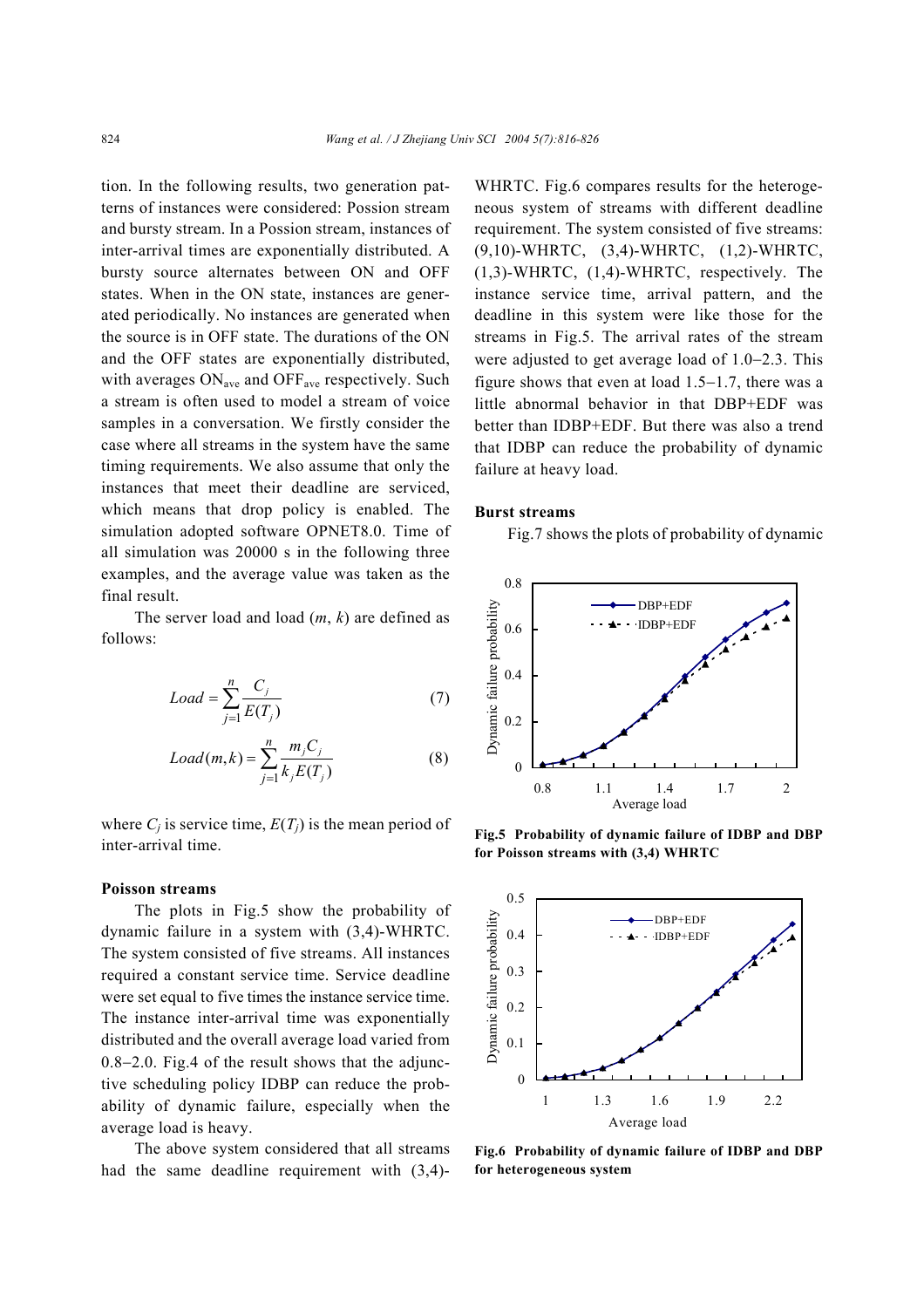failure in a system with five burst streams. The ON and OFF periods of each stream are exponentially distributed with  $ON<sub>ave</sub>=50$  and  $OFF<sub>ave</sub>=100$ . The peak load of a stream is therefore three times the average load. When in the ON state, the period of a stream generating one instance is 5, and exponentially distributed. The deadlines were set to twice the average generation period. Overall load was varied by changing instance service time. Fig.7 shows that IDBP was better than DBP for guaranteeing the (*m*, *k*) WHRTC and reducing probabilities of dynamic failure obviously with load varied; from 0.5−1.5, and that IDBP can performed better under heavy load.

All the above figures show obviously that IDBP can more effectively reduce the probability of dynamic failure under the condition of load larger than  $1$  (Load(*m*, *k*) 0.9, 0.984, 0.6 according to the above three examples). Because at heavy load, there are more streams in failure states, and more same priorities (*DBP*=0), IDBP can more embody its effect.

#### **CONCLUSION**

The main idea behind DBP is the proposed integrated approach DBP based on utilizing the rich information of deadline met/missed, which has been neglected up to now. The algorithm proposed here can guarantee the priority assignment accordi-



**Fig.7 Probability of dynamic failure of IDBP and DBP for burst-stream (3,4) WHRTC** 

ng to both violating distance and restoring distance. The new approach effectively enhances initial DBP's capability to deal with failure states; and was validated by various simulation cases.

This improvement involved very low computing cost or complexity since it is achieved by checking the right position which need adding minimum 1's. Furthermore, this new computing is needed for a task only then the task is in failure state. In this sense, the implementation of our algorithm in an admission control mechanism for providing (*m*, *k*) WHRTC in a network should be interesting.

Furthermore, (*m*, *k*)-firm or WHRTC is just the beginning; how to utilize this new fundamental frame to unify HRT and SRT, how to provide finer QoS with WHRTC concept, and how to adjust available algorithms such as WFQ and RED after more effectively utilising the practical real-time requirement by the help of WHRTC, all needs further investigation in detail.

#### **References**

- Atiquzzaman, M., Hassan, M., 2001. Guest editorial: Adaptive real-time multimedia transmission over packet switching networks. *Real-Time Imaging*, **7**(3): 219-220.
- Bernat, G., Burns, A., 2001. Weakly hard real-time systems. *IEEE Transactions on Computers*, **50**(4):308-321.
- Bernat, G., Cayssials, R., 2001. Guaranteed On-Line weakly Hard Real-Time Systems. Proceedings of IEEE Conference on Real-Time Systems, p.25-35.
- Giorgio, C.B., 1997. Hard Real-Time Computing Systems: Predictable Scheduling Algorithms and Application. Kluwer Academic Publisher.
- Chou, C.C., Shin, K.G., 1997. Statistical real-time channels on multi-access bus networks. *IEEE Transaction on Parallel and Distributed Systems*, **7**(8):769-780.
- Cruz, R.L., 1991. A calculus for network delay, Part I. *IEEE Transactions on Information Theory*, **37**(1):114-131.
- Hamdaoui, M., Ramanathan, P., 1995. A dynamic priority assignment technique for streams with (*m*, *k*)-firm deadlines. *IEEE Transactions on Computers*, **44**(4): 1443-1451.
- Hamdaoui, M., Ramanathan, P., 1997. Evaluating dynamic failure probability for streams with (*m*, *k*)-firm deadline. *IEEE Transactions on Computers*, **46**(12):1325- 1337.
- Koren, G., Shasha, D., 1995. Skip-over: Algorithms and Complexity for Overloaded Systems that Allow Skips. Proceedings of Real-Time Systems Symposium,